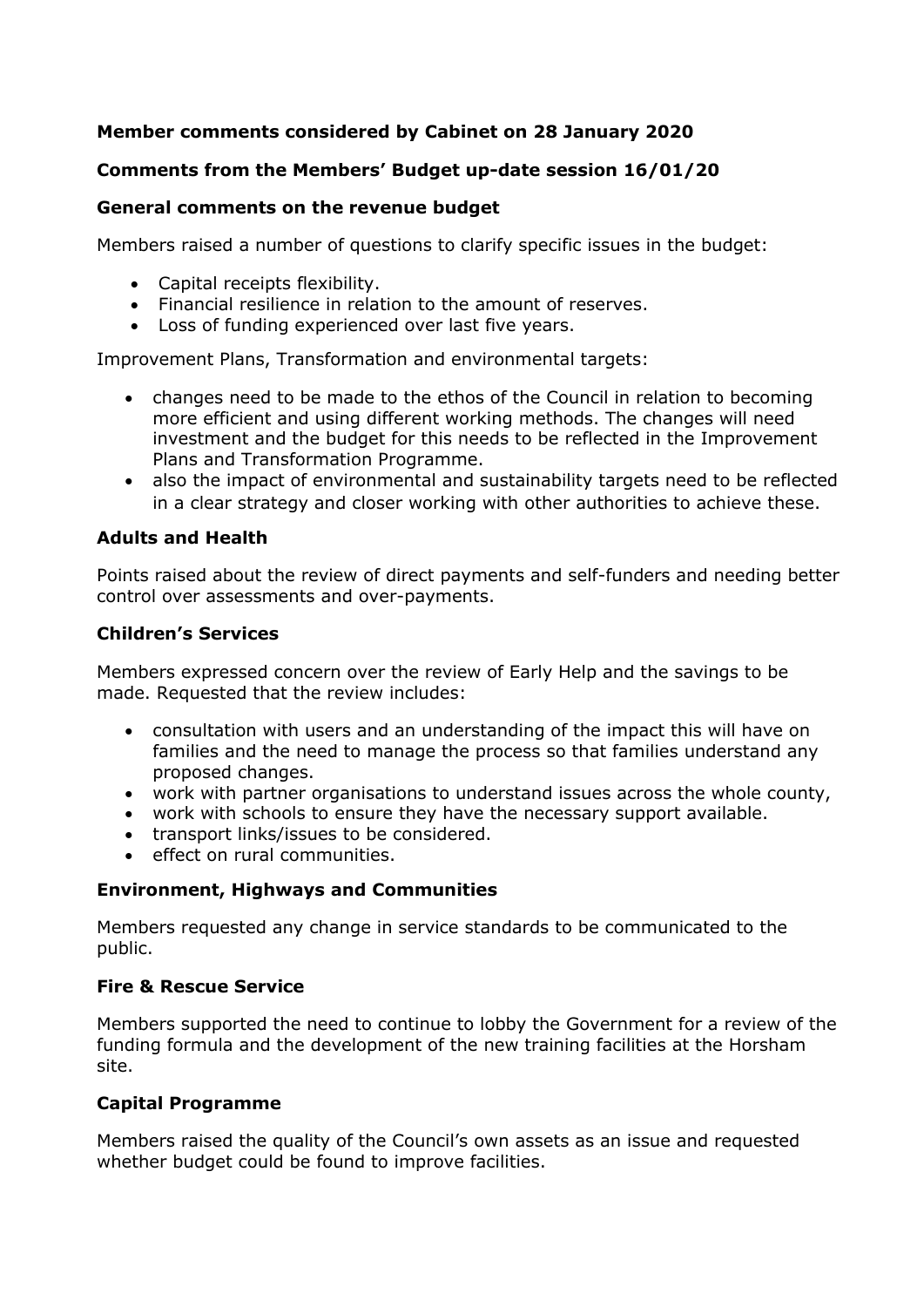Also requested whether thought could be given to using some of the budget set aside for Income Generating Initiatives (IGIs) to improve our own assets – buildings and highways and to meet the environmental/sustainability targets.

# **Comments from Performance and Finance Scrutiny Committee 22/01/20**

## **National and Local Context and Medium-Term Financial Strategy**

The Committee supported the budget process that had been used to develop the 2020/21 budget and recommend that this process of early and improved member engagement is repeated in future years.

The Committee strongly supported the continuing lobbying of the Government to undertake a funding review and provide fair funding to the County Council.

Recommended that the West Sussex Plan and priorities are reviewed by the Cabinet and that the proposed plan is brought to the Performance and Finance Scrutiny Committee (PFSC) for scrutiny as soon as possible.

Recognised the lack of transparency and complex nature over the future of Business Rates and supported the requirement to seek clarity over this.

The Committee request that the Cabinet Member for Environment consider introducing methane targets and support the promotion of the food waste reduction programme following the results of the pilot project currently being undertaken.

The Committee request that the Chief Executive provide a briefing on the requirements of the budget accountability for Executive Directors and Directors.

The Committee recommend that the corporate risk register is reviewed by the scrutiny committee's Business Planning Group meetings in order to identify future priorities for scrutiny.

### **Portfolio-specific comments**

### **Adults and Health**

The Committee supported the need to develop a long-term plan for the service and supported progressing the plans around independent living.

### **Children's and Young People Services and Education and Skills**

The Committee noted that the Children First Strategic Approach is still to be scrutinised and that PFSC members would be invited to the Children and Young People's Services Scrutiny Committee meeting on 4 March to contribute to the debate.

Requested that officers provide further information on the split between permanent and temporary funding for 2018/19, 2019/20 and 2020/21 included within the Children First improvement programme.

Recognised the pressures on home to school transport and support a review and scrutiny in this area whilst ensuring the needs of children are maintained.